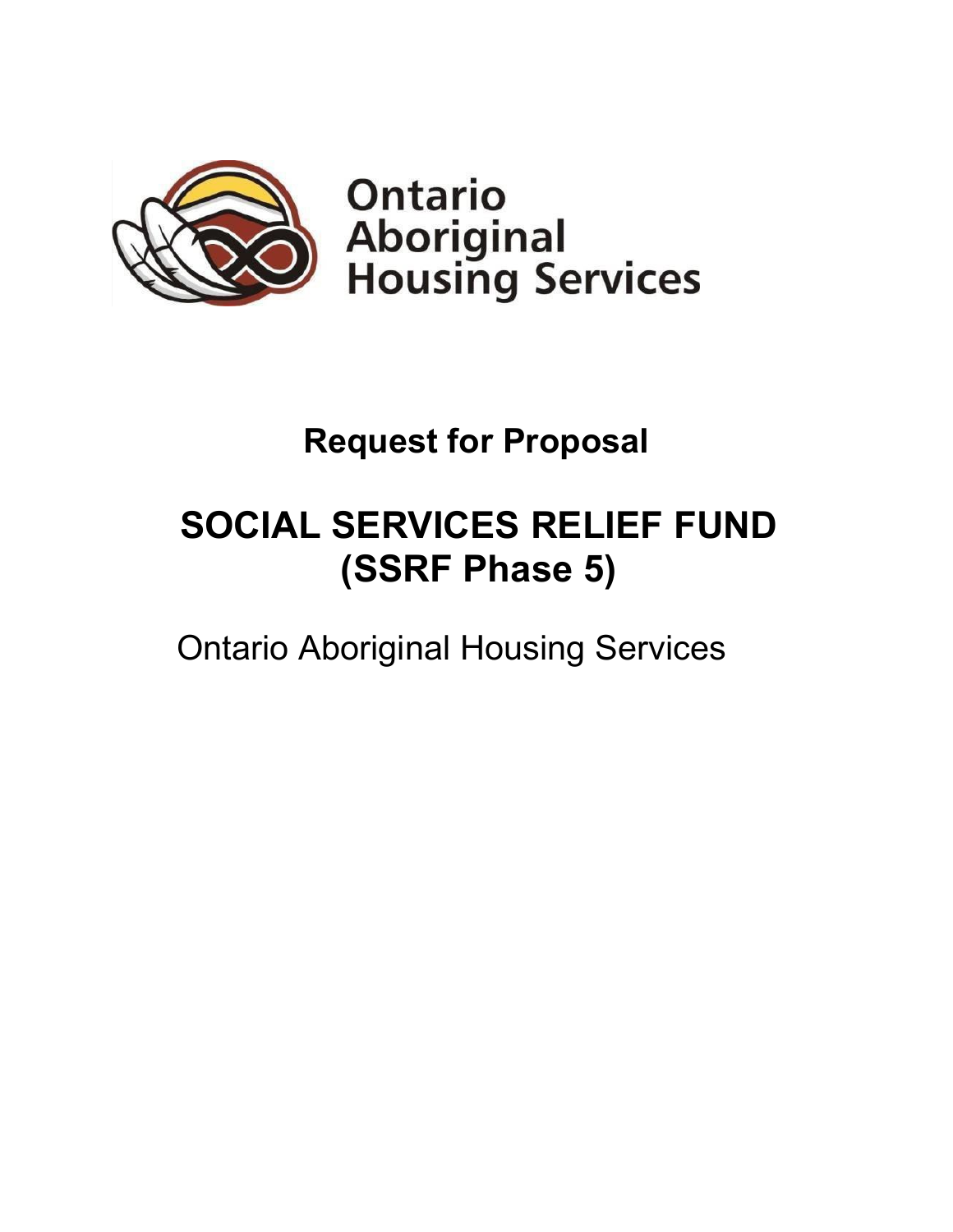## <span id="page-1-0"></span>**Table of Contents**

## Contents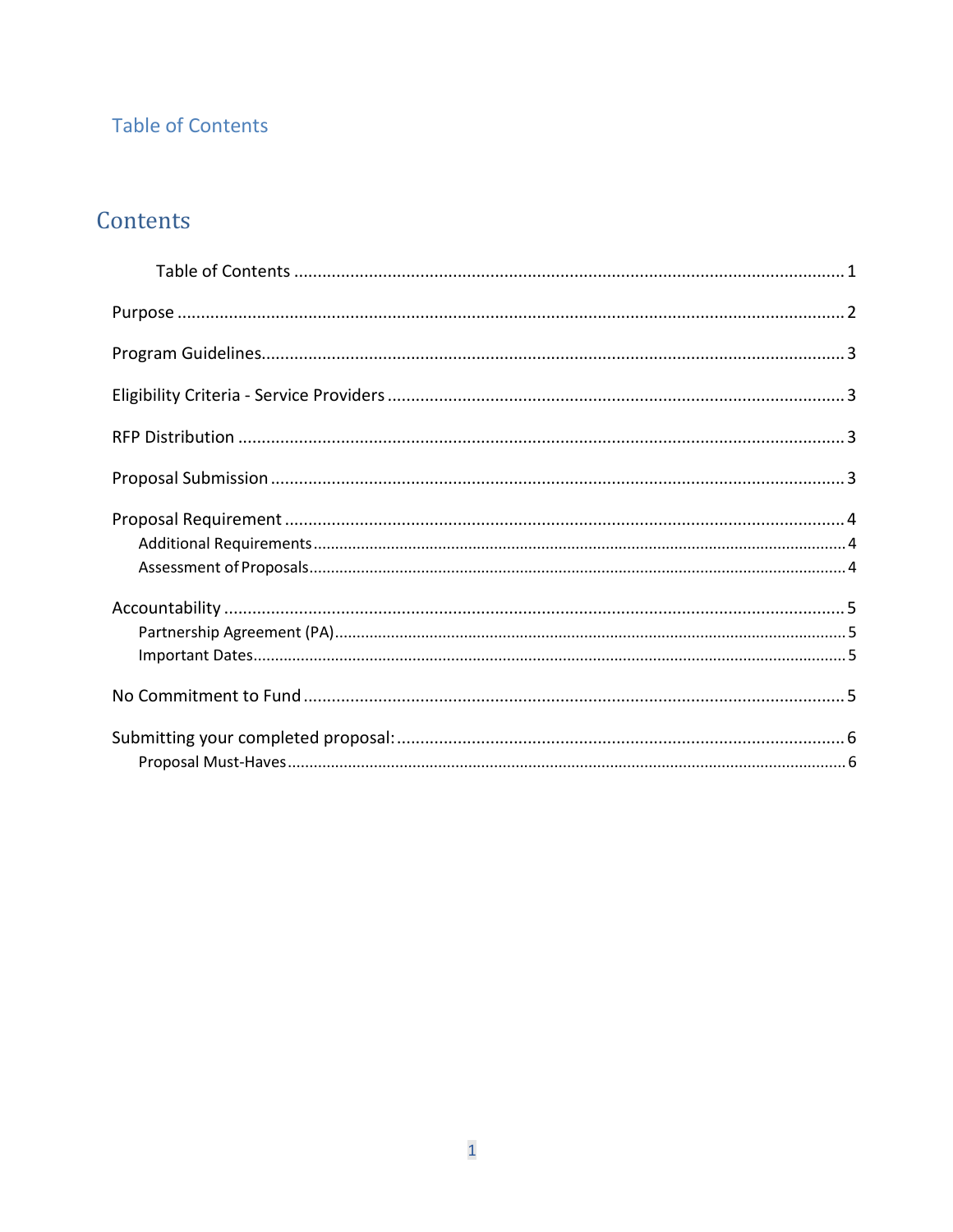## <span id="page-2-0"></span>**Purpose**

The purpose of this Request for Proposal (RFP) issued by Ontario Aboriginal Housing Services (OAHS) is to provide Service Providers with an opportunity to be selected as a recipient of the Social Services Relief Fund (SSRF) Phase 5 by:

• Defining their capacity to develop and/or acquire new rental units or complete retrofits and upgrades to existing units as outlined in the SSRF Phase 5 ProgramGuidelines.

#### **Capital Component (must be committed via an executed Partnership Agreement by Dec 31, 2022)**

**SSRF Phase 5 Capital component has a total funding contribution up to \$2,353,414.00.**

There are two components of capital funding under:

- New Facilities; and
- Retrofits and Upgrades

Eligible uses of funding under the two components include:

- Major retrofits and upgrades to an existing emergency shelter, and/or congregate living space to continue to ensure shelter spaces adhere to public health directives (e.g., additions to an existing facility to allow minimum spacing of beds; self-contained bedrooms and washrooms) and support independent units aligned with more permanent forms of housing where possible.
- Acquisitions that would be converted/upgraded to provide longer-term housingsolutions.
- Retrofit of existing transitional or supportive housing facility, and/or creating new innovative models of transitional and supportive housing.

Other eligible costs may include labour, applicable taxes, building permits, legal fees, certificates, signage, appraisal fees, inspection fees, drawing and specification and any other costs that OAHS, as the Indigenous Program Administrator (IPA), deems reasonable and that are agreed to by the Ministry of Municipal Affairs and Housing (MMAH).

SSRF Phase 5 funding is subject to:

- Service Providers fulfilling Partnership Agreement requirements; and
- Program prioritization by IPA

Service Providers are asked to read the RFP carefully and are invited to submit an application in accordance with the application instructions.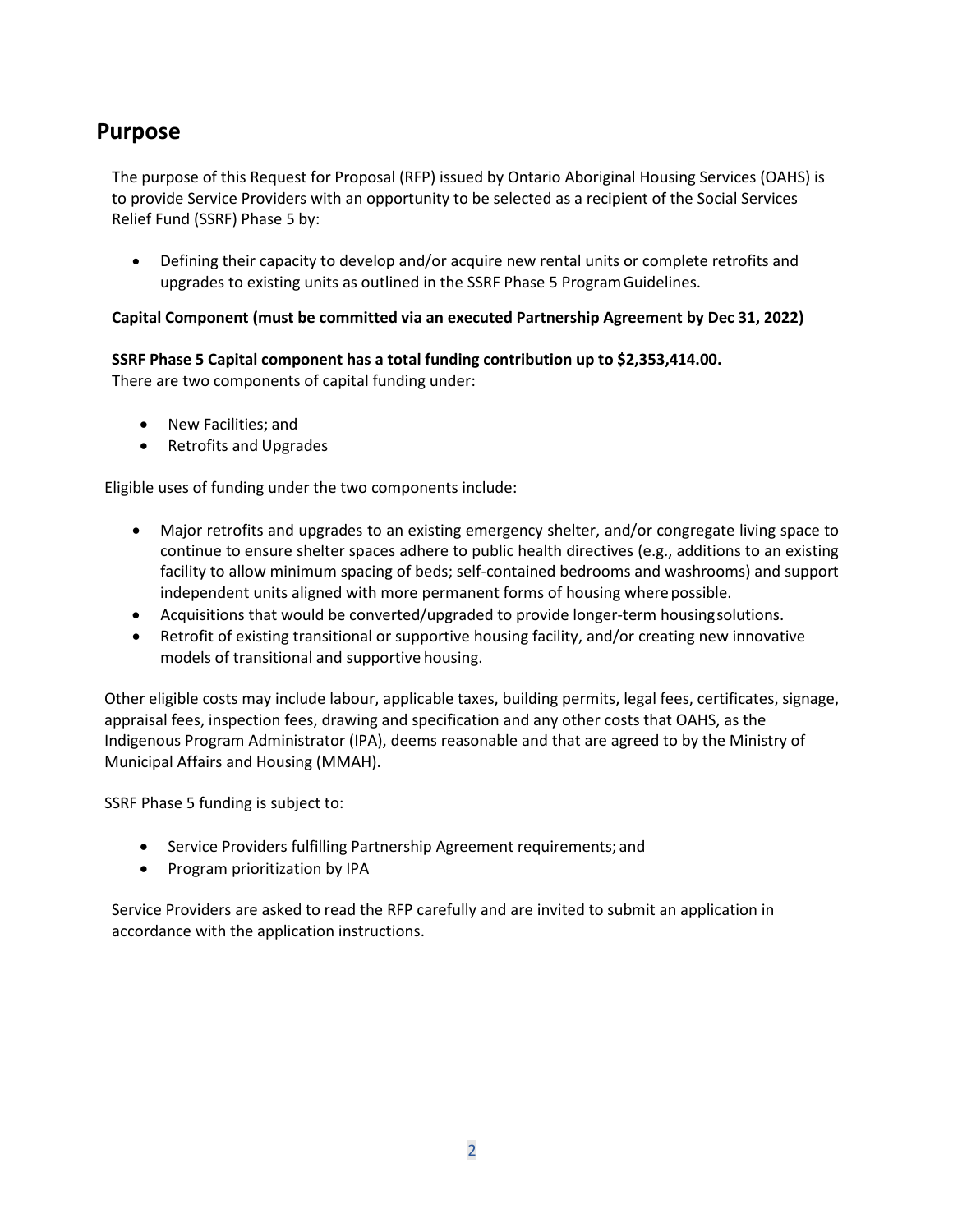## <span id="page-3-0"></span>**Program Guidelines**

The objectives for SSRF Phase 5 are as follows:

- 1. Mitigate ongoing risk for vulnerable people, especially in congregate caresettings:
	- Where appropriate, support changes to the physical design of congregate spaces, permit physical distancing and other modifications based on public health guidance;and
	- Provide ongoing services and supports to address immediate pandemic needs of vulnerable people.
- 2. Encourage longer-term housing-based solutions to homelessness post COVID-19:
	- Service Providers are encouraged to use funding in ways that create longer-term housing solutions, move towards client service models that are innovative, and support client and organizational readiness for potential future outbreaks or emergencies.

## <span id="page-3-1"></span>**Eligibility Criteria - Service Providers**

Service Providers must:

- be an Indigenous non-profit organization
- be incorporated (or in the process of incorporating) under the laws of the Province of Ontario or under the *Canada Not-for-profit Corporations Act*
- have its registered and chief executive/head offices within the Province of Ontario outside of the Greater Toronto Area (GTA)
- have the mandate to serve Indigenous peoples expressly stated in the objects or statements of purpose of the organization's constating documents
- provide, or seek to provide through SSRF 5 funding, safe, affordable and culturally appropriate housing to self-identifying Indigenous persons who do/will not reside on reserve
- demonstrate history of organizational sustainability
- permit OAHS to register required security in no less than second place on title of properties subject to SSRF 5 funding

**Any funding received by a Service Provider from OAHS pursuant to this RFP must be used solely for off-reserve locations that accord with the SSRF Phase 5 Program Guidelines.**

## <span id="page-3-2"></span>**RFP Distribution**

The RFP will be distributed to Service Providers virtually via OAHS' housing and support service provider networks and on the OAHS website. In addition, the OAHS Board of Directors and member organizations will distribute the RFP through their networks.

## <span id="page-3-3"></span>**Proposal Submission**

Interested Service Providers are invited to complete the SSRF 5 Proposal Template and submit to OAHS.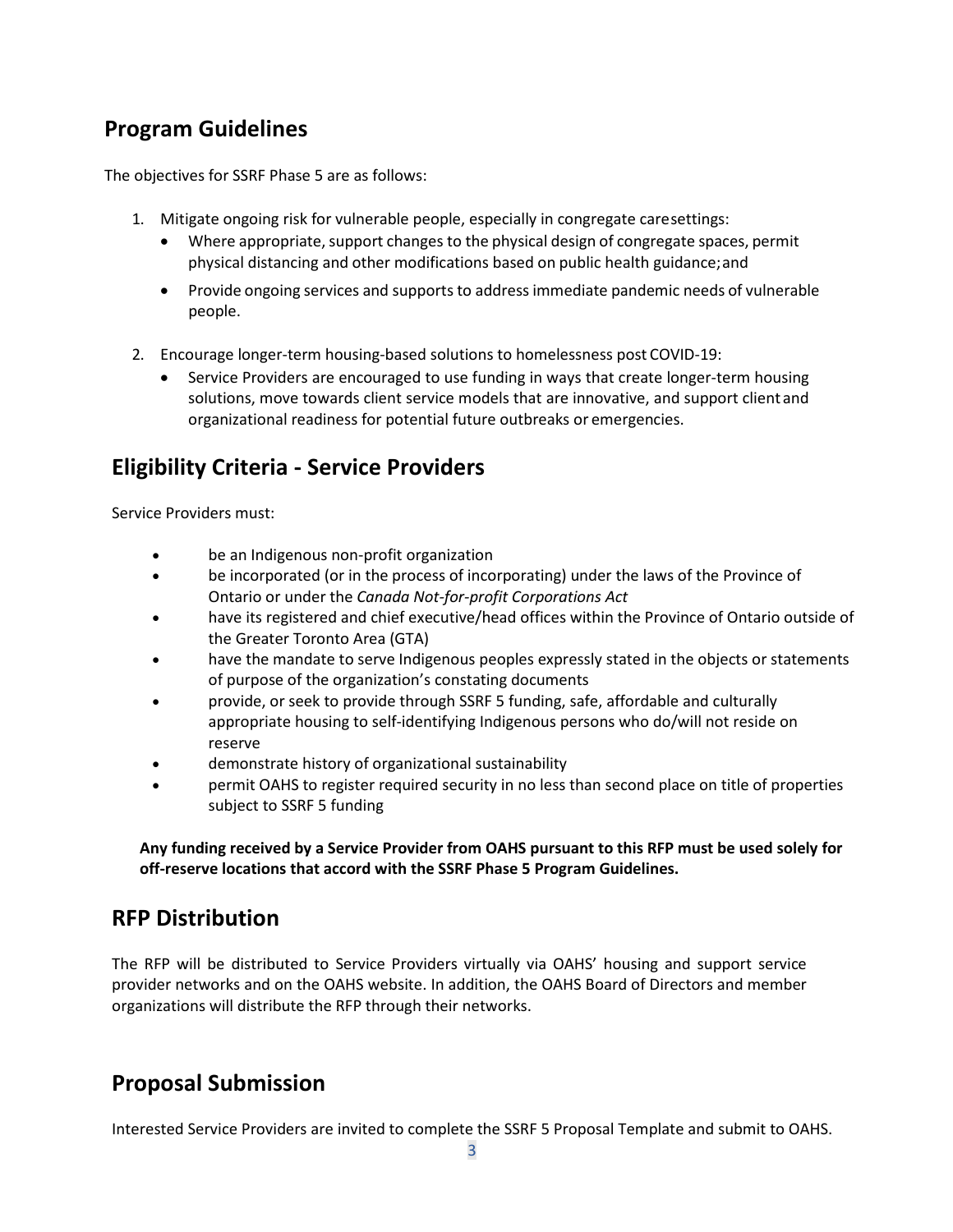Service Providers are strongly encouraged to review the Program Guidelines (prior to completing their proposal to ensure that it follows all Program Guidelines). *OAHS must receive completed proposals no later than 2:00 p.m. Eastern Standard Time (EST) on Wednesday, July 6, 2022, to be considered for funding under SSRF Phase 5.* 

Submissions received after the designated date and time will not be reviewed. Service Providers will receive an email acknowledgement of receipt of their submissions. Key contact information must be provided in the event that OAHS must contact the Service Provider. Service Providers are encouraged to make use of the application period to review the RFP requirements and Program Guidelines, draft responses, form partnerships, and use the application supports being made available by OAHS.

It is anticipated that applicants will be notified by the end of August 2022 with a Conditional Letter of Commitment from MMAH if their submission was successful. Approval for funding will be subject to the execution of a Partnership Agreement with OAHS before **November 15, 2022.**

OAHS cannot guarantee funding to all Service Providers who submit a proposal, nor guarantee that all funding requested by successful applicants will be approved.

## <span id="page-4-0"></span>**Proposal Requirement**

SSRF Phase 5 submissions will be assessed favourably for engaging in partnership opportunities. If a submission is selected for funding, the Service Provider will be the signatory to the Partnership Agreement entered into with OAHS and will be identified as the funding recipient.

#### <span id="page-4-1"></span>**Additional Requirements**

Service Providers are required to complete, sign, and submit the RFP Submission Checklist and provide all required documentation listed within.

### <span id="page-4-2"></span>**Assessment of Proposals**

OAHS' independent Proposal Review Committee (PRC) will evaluate the proposals received and recommend the funding amounts to be notionally allocated to successful Service Providers for Capital funding. The PRC will submit recommended proposals to OAHS' Board or Directors who will approve successful proposals. The MMAH will provide final approval to successful applicants via a Conditional Letter of Commitment (CLC). Proposals will be assessed based on how they best meet the guidelines and desired outcomes of the program. Upon review, selected Service Providers must sign a Partnership Agreement (PA) with OAHS prior to receiving funding.

Proposals will be assessed in accordance with the following criteria:

- Alignment and Rationale: The proposed approach aligns with the vision and objectives of the Program; the Service Provider has demonstrated a need for thefunding.
- Program Design and Scalability: The proposal is scalable and can be adjusted based on available funding.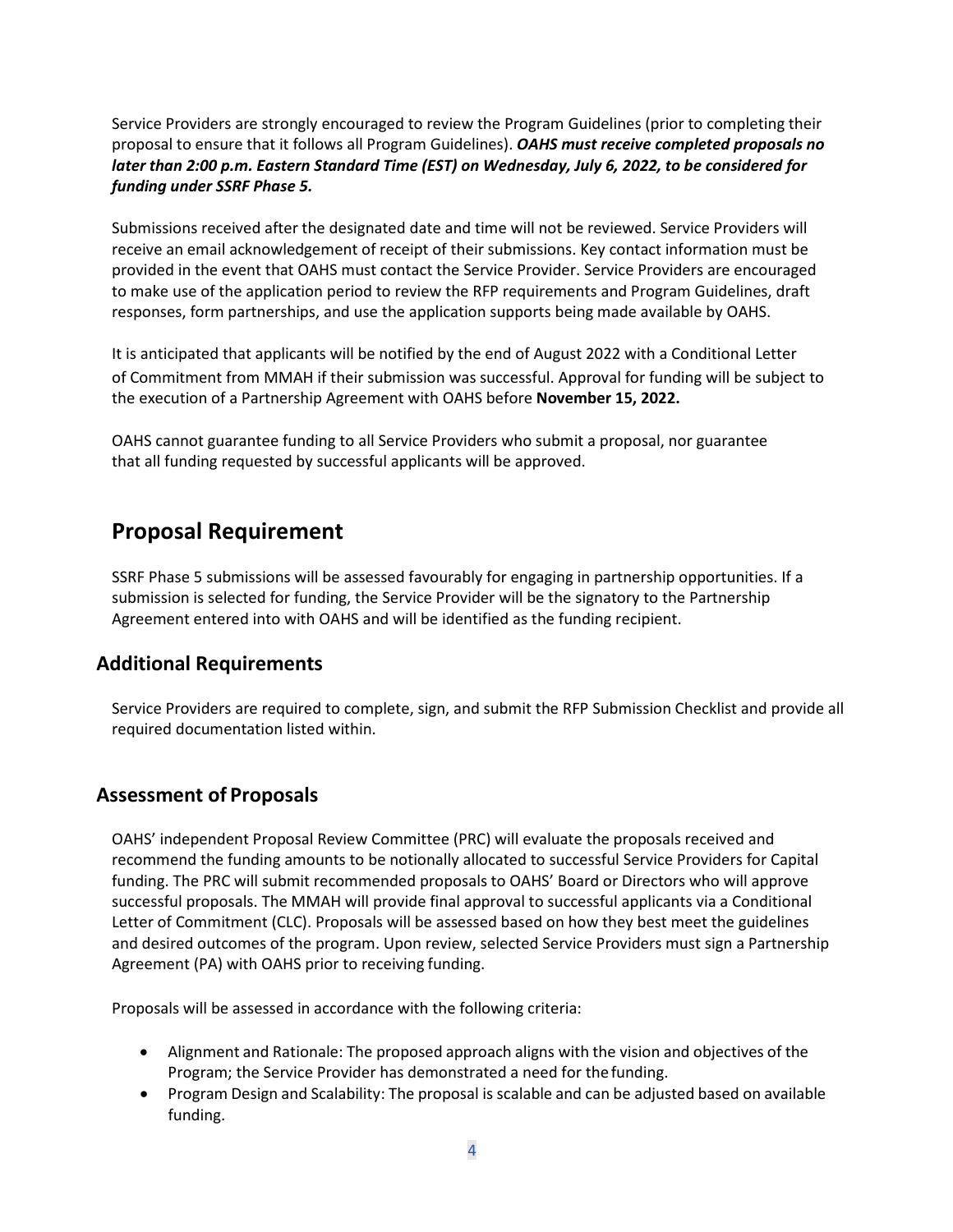- Organizational Capacity and Partnerships: The proposal demonstrates the Service Provider's capacity, which may include partnerships, infrastructure, and resources to deliver SSRF Phase 5.
- Feasibility: The proposal is achievable within the proposed timelines, budget, and proposed construction and long-term mortgage or financing, and relevant milestones, indicators, and outcomes have been identified with a view to measuring progress and overall project success.

## <span id="page-5-0"></span>**Accountability**

- The MMAH has the final decision-making authority for organizations participating in SSRF Phase 5.
- OAHS will be responsible for administering and allocating funds to any participating organizations in accordance with the requirements of their Partnership Agreement.

Service Providers will be:

Required to submit regular reporting that will be used by OAHS to assess the progress of implementation, the need for funds, as well as compliance with financial and auditing requirements, as required by the Partnership Agreements.

### <span id="page-5-1"></span>**Partnership Agreement (PA)**

Service Providers are required to enter into a Partnership Agreement (PA) with the IPA (i.e., OAHS). The PA contains the accountability framework for SSRF Phase 5 and outlines the roles and responsibilities of the parties involved, and the terms and conditions upon which funds will be provided.

Under the PA, Service Providers shall provide OAHS with additional information, data, and reports as required by OAHS to report on progress made towards achieving program outcomes.

#### <span id="page-5-2"></span>**Important Dates**

| <b>Activity</b>                                                            | Date                            |
|----------------------------------------------------------------------------|---------------------------------|
| OAHS issues Request for Proposal (RFP) to Service Providers                | May 13, 2022                    |
| RFP closing                                                                | July 6, 2022                    |
| OAHS Proposal Review Committee (PRC) meets to review<br>Proposals          | <b>July 2022</b>                |
| <b>OAHS Board reviews PRC recommendations</b>                              | <b>July 2022</b>                |
| MMAH provides Conditional Letter of Commitment to<br>successful applicants | TBD                             |
| OAHS notifies all Service Providers of final decisions                     | TBD                             |
| Service Providers sign Partnership Agreements with OAHS                    | No later than November 15, 2022 |
| Closing date of Agreement of Purchase and Sale (if applicable)             | No later than December 15, 2022 |

## <span id="page-5-3"></span>**No Commitment to Fund**

OAHS makes no commitment to fund any applicant, and: